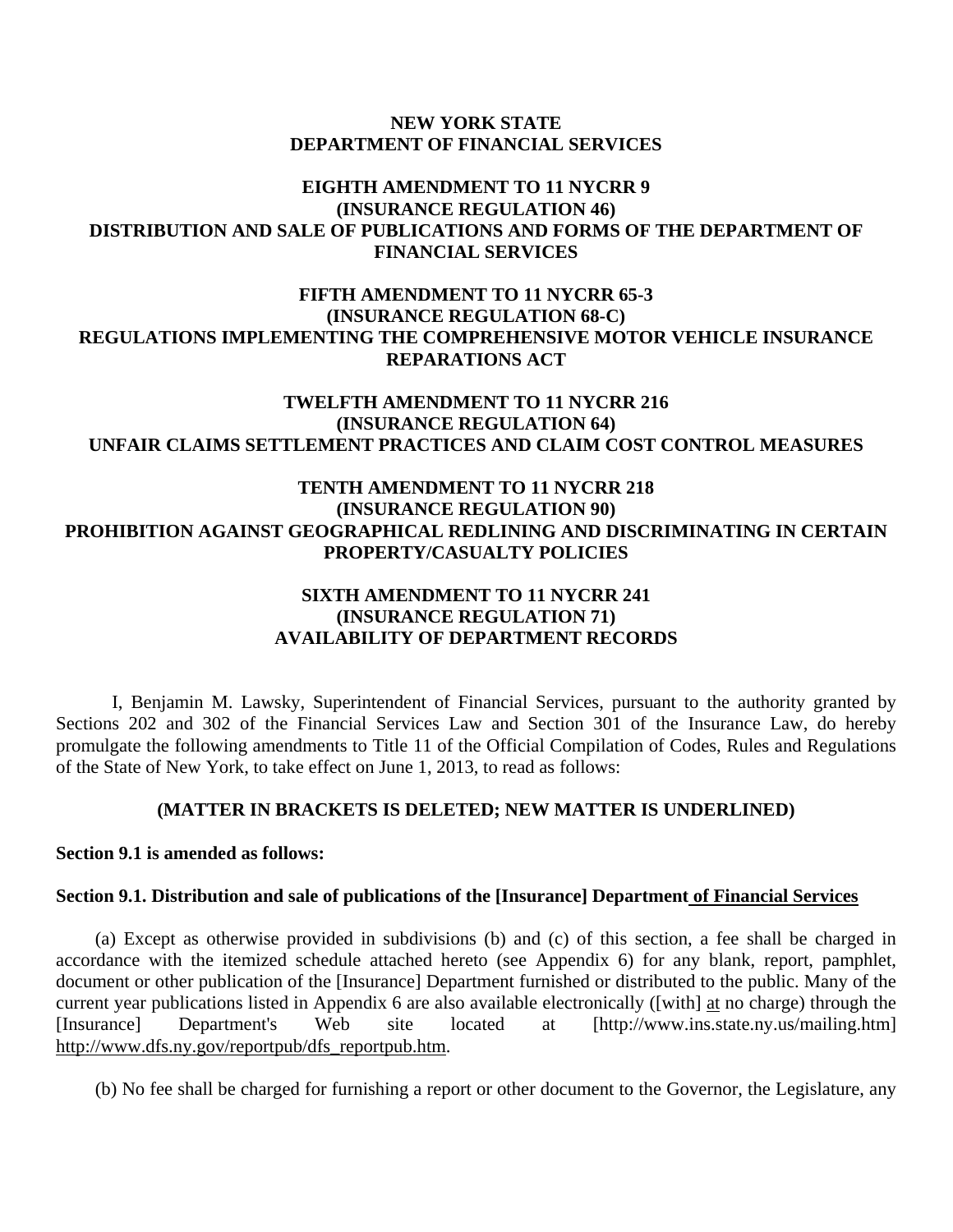of the State departments or representatives of the press. The Director of the Budget may prescribe other cases in which no fee shall be charged.

(c) No charge shall be made for blank forms, reports, pamphlets and other printed documents necessary or proper in the conduct of the official business of the [Insurance] Department.

## **Section 65-3 is amended as follows:**

NYS Form NF-10 to Appendix 13 is repealed and a new NYS Form NF-10 to Appendix 13 is added.

## **Section 216.6(h) is amended as follows:**

(h) Any notice rejecting any element of a claim involving personal property insurance shall contain the identity and the claims processing address of the insurer, the insured's policy number, the claim number, and the following statement prominently set [out] forth:

"Should you wish to take this matter up with the New York State [Insurance] Department of Financial Services, you may file with the Department either on its website at [www.ins.state.ny.us/complhow.htm] http://www.dfs.ny.gov/consumer/fileacomplaint.htm or you may write to or visit the Consumer [Services Bureau] Assistance Unit, Financial Frauds and Consumer Protection Division, New York State [Insurance] Department of Financial Services, at: [25 Beaver] One State Street, New York, NY 10004; One Commerce Plaza, Albany, NY 12257; [200 Old Country Road, Suite 340] 163B Mineola Boulevard, Mineola, NY 11501; or Walter J. Mahoney Office Building, 65 Court Street, Buffalo, NY 14202."

## **Section 216.7(d) is amended as follows:**

(d) Unreasonable delay.

(1) Unless clear justification exists, no more than 20 percent of a representative sample of the physical damage claims selected by [Insurance] Department of Financial Services examiners at any office or offices of the insurer shall have a payment period in excess of 30 calendar days. A payment period is the period between the date of receipt of notice of loss by the insurer and:

(i) the date the settlement check is mailed; or

(ii) the date on which the damaged motor vehicle is replaced by the insurer.

If an insurer is in violation of this overall standard, then each such claim in excess of 30 calendar days may be treated as a separate violation.

(2) If any element of a physical damage claim remains unresolved more than 30 calendar days from the date of receipt of notice by the insurer, the insurer shall provide the insured with a written explanation of the specific reasons for delay in the claim settlement. Unless the matter is in litigation, an updated letter of explanation shall be sent every 30 calendar days thereafter until all elements of the claim are either honored or rejected.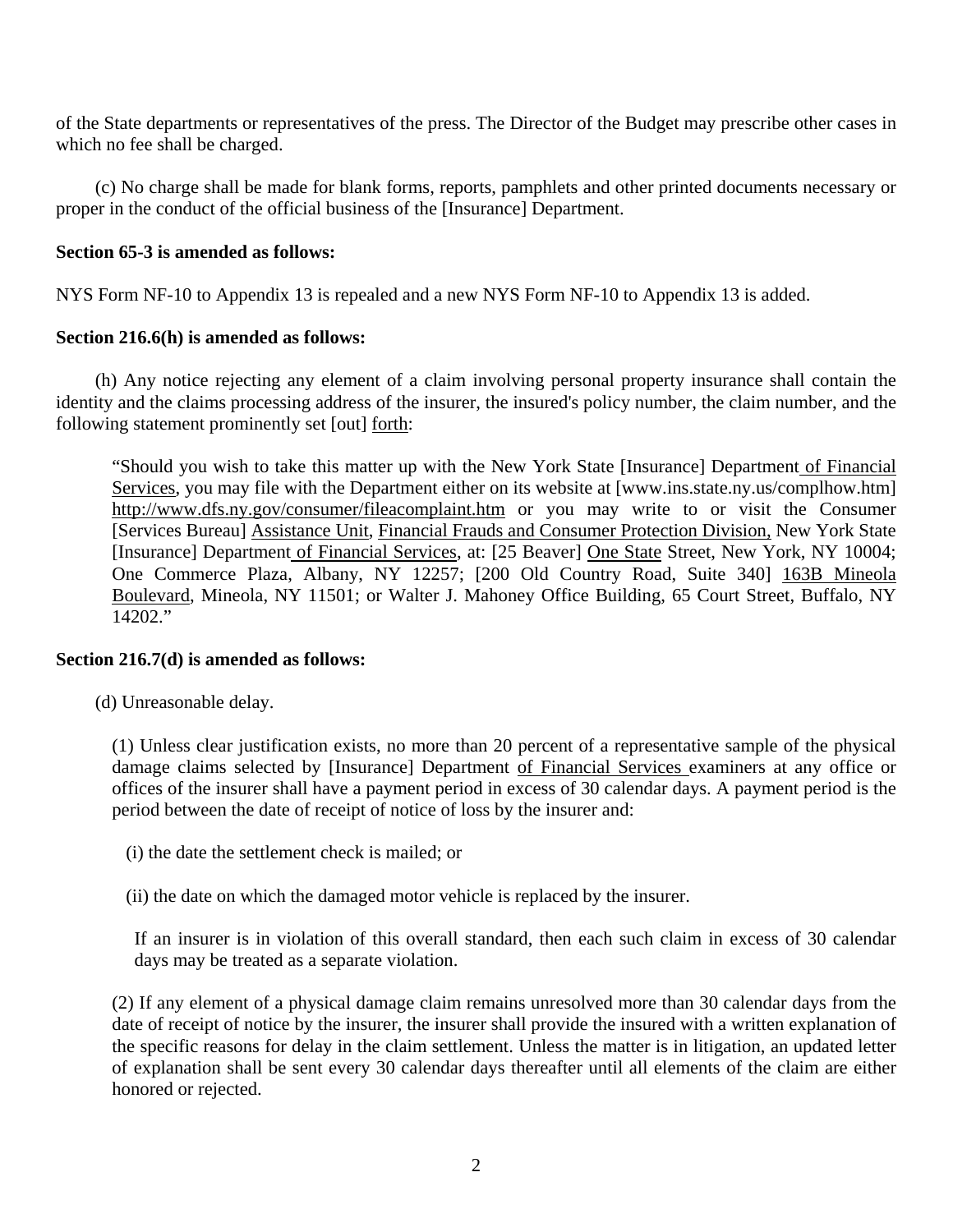(3) Any letter of explanation or rejection of any element of a claim shall contain the identity and claims processing address of the insurer, the insured's policy number, the claim number and the following statement, prominently set [out] forth:

"Should you wish to take this matter up with the New York State [Insurance] Department of Financial Services, you may file with the Department either on its website at [www.ins.state.ny.us/complhow.htm] http://www.dfs.ny.gov/consumer/fileacomplaint.htm or you may write to or visit the Consumer [Services Bureau] Assistance Unit, Financial Frauds and Consumer Protection Division, New York State [Insurance] Department of Financial Services, at: [25 Beaver] One State Street, New York, NY 10004; One Commerce Plaza, Albany, NY 12257; [200 Old Country Road, Suite 340] 163B Mineola Boulevard, Mineola, NY 11501; or Walter J. Mahoney Office Building, 65 Court Street, Buffalo, NY 14202."

#### **Section 218.5(a) is amended as follows:**

(a) The following notice shall be clearly and prominently set out in boldface type on the front (except that the company name, company representative, company address and company phone number may be stamped, or typed in the appropriate place in the notice), so that it draws the reader's attention on all notices of refusal to issue, cancellation or nonrenewal, except where the cancellation is for nonpayment of premium; and on all notices of termination of agents' and brokers' contracts or accounts, which are subject to this Part:

**If you have any questions in regard to this termination, please contact this company's representative at (company phone number, name of company representative, company address).** 

**The New York Insurance Law prohibits insurers from engaging in redlining practices based upon geographic location of the risk or the producer. If you have reason to believe that we have acted in violation of such law, you may file your complaint with the Department either on its website at [www.ins.state.ny.us/complhow.htm] http://www.dfs.ny.gov/consumer/fileacomplaint.htm or by**  writing to the State of New York [Insurance] Department of Financial Services, Consumer **[Services Bureau] Assistance Unit, Financial Frauds and Consumer Protection Division, at either [25 Beaver] One State Street, New York, NY 10004 or One Commerce Plaza, Albany, NY 12257.** 

#### **Section 241.2(a) is amended as follows:**

(a) Requests for access to records available to the public under the Insurance Law and the Freedom of Information Law shall be made to the records access officers in the office of general counsel in the Albany or New York City office of the department. Such request for access shall be made on a form prescribed by the department for such purpose, which may be obtained from the department's Public Affairs Bureau [of Public Affairs and Research] in Albany or in New York City, or from the department's web site at [www.ins.state.ny.us] http://www.dfs.ny.gov/legal/foil.htm.